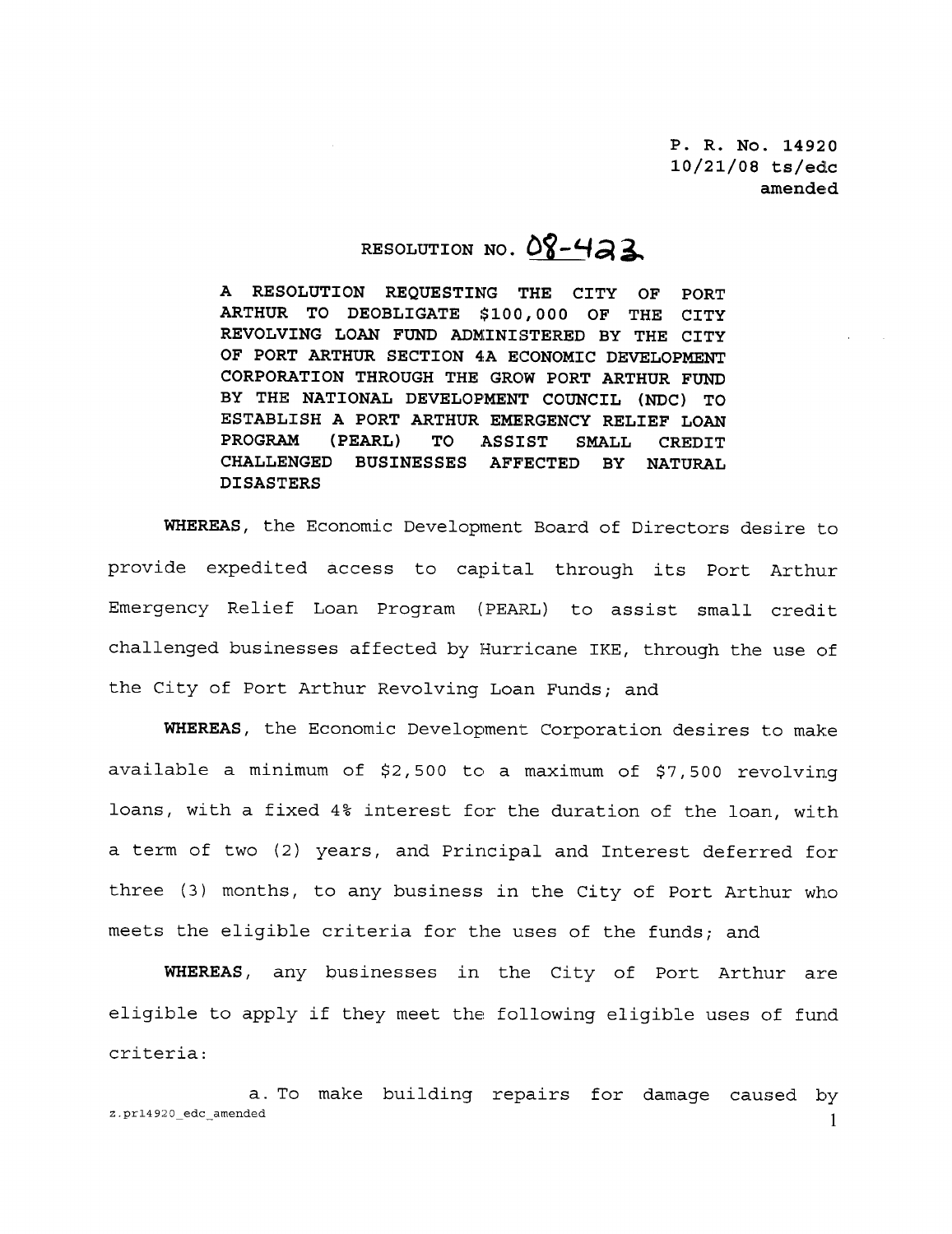natural disasters

- b. To purchase or repair machinery damaged by natural disasters
- c. To stock inventory destroyed by natural disasters
- d. To provide working capital to cover cash flow needs for periods after natural disasters

and

WHEREAS, the EDC CEO has contacted NDC, who is agreeable to the request

NOW THEREFORE, BE IT RESOLVED BY THE CITY COUNCIL OF THE CITY OF PORT ARTHUR, TEXAS:

Section 1 true and correct That the facts and opinions in the preamble are

Section 2 S:<br>That the facts and opinions in the preamble are<br>That the City Council is herein authorizes the<br>Port Arthur Emergency Loan Program (PEARL) to establishment of the Port Arthur Emergency Loan Program (PEARL) to assist small credit challenged businesses affected by natural disasters

Section 3. That the City of Port Arthur herein authorizes the deobligation of \$100,000 from the City's Revolving Loan Fund administered by City of Port Arthur Section 4A Economic Development Corporation from the Grow Port Arthur Fund through the National Development Council to the newly established Port Arthur Emergency Loan Program (PEARL), with the maximum revolving loan changed from  $$7,500$  to  $$10,000$ . Corporation from the Grow Port Arthur Fund through the National<br>Development Council to the newly established Port Arthur Emergency<br>Loan Program (PEARL), with the maximum revolving loan changed from<br>\$7,500 to \$10,000.<br><u>Sect</u>

Section 4. That a copy of the caption of this Resolution